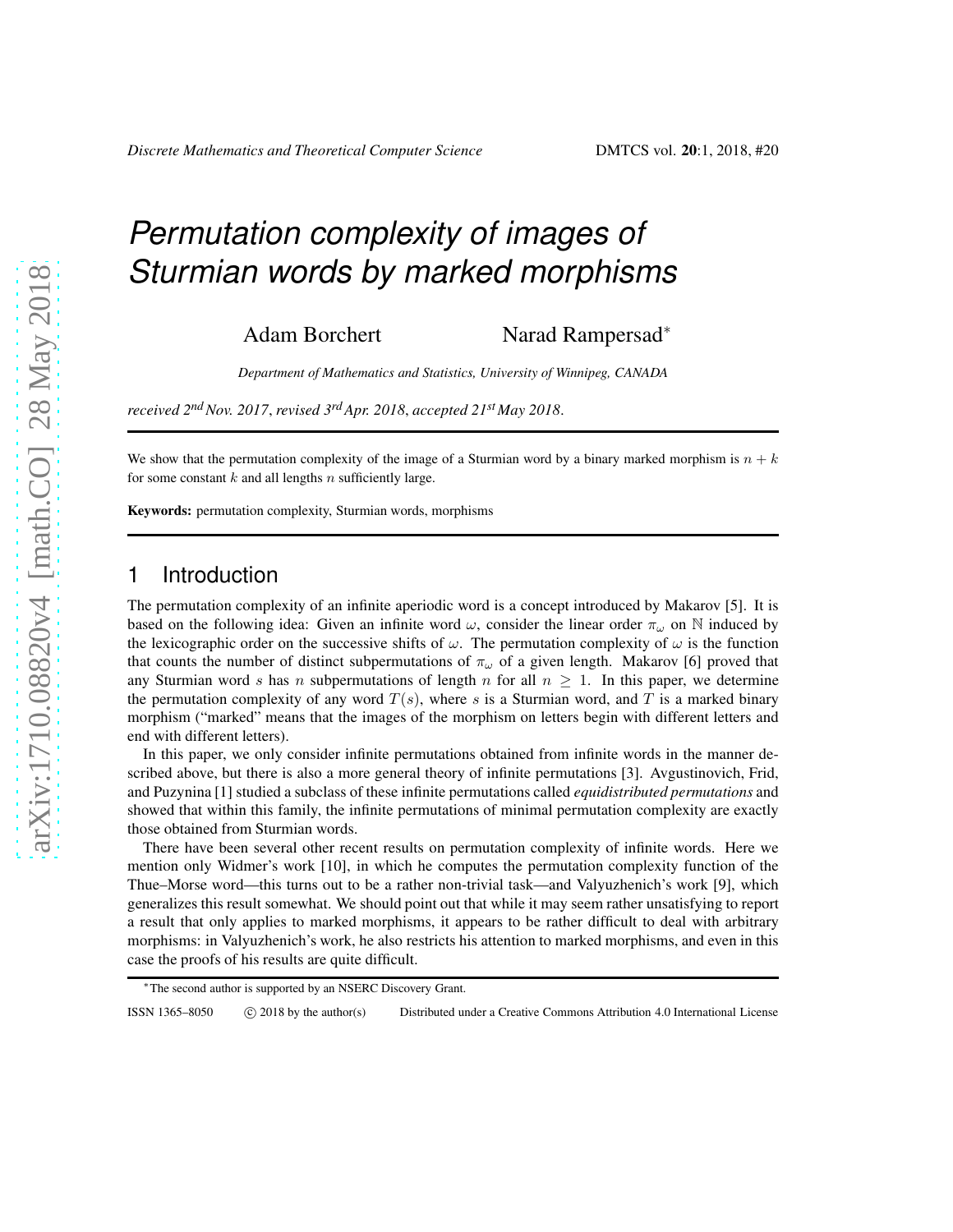# 2 Preliminaries

Given an ordered alphabet  $\Sigma$ , the *lexicographic order* on  $\Sigma^*$  is the order defined as follows:  $u \leq v$  if either

- $u$  is a prefix of  $v$ , or
- $u = xay$ ,  $v = xbz$  for some words  $x, y, z$  and letters  $a < b$ .

We write  $u < v$  if  $u \le v$  and  $u \ne v$ .

Let  $\omega = \omega_0 \omega_1 \omega_2 \cdots$  be an infinite, aperiodic word over the alphabet  $\{0, 1\}$  (throughout this paper all words will be binary). We denote the *i*-th letter,  $\omega_i$ , by  $\omega[i]$ , and the factor  $\omega_i\omega_{i+1}\cdots\omega_j$  by  $\omega[i,j]$ . The *i*-th shift of  $\omega$  is the infinite word  $\omega[i, \infty] = \omega_i \omega_{i+1} \omega_{i+2} \cdots$ . Let the shifts of  $\omega$  be ordered lexicographically (with respect to the order  $0 < 1$ ). Let  $\pi_{\omega}$  be the order on N defined by  $\pi_{\omega}(i) < \pi_{\omega}(j)$  if  $\omega[i,\infty] < \omega[j,\infty]$ , and  $\pi_{\omega}(j) < \pi_{\omega}(i)$  otherwise.

For  $i < j$ , let  $\pi_{\omega}[i, j]$  denote the permutation of  $\{1, 2, \ldots, j-i+1\}$  for which  $\pi_{\omega}[i, j](k) < \pi_{\omega}[i, j](\ell)$ exactly when  $\pi_{\omega}(i + k - 1) < \pi_{\omega}(i + \ell - 1)$ . If  $j - i + 1 = n$  we say that the permutation  $\pi_{\omega}[i, j]$ is a *finite subpermutation of length* n of  $\pi_{\omega}$ . The *permutation complexity* of  $\omega$  is the function  $f_{\omega}(n)$  that associates every *n* to the number of finite subpermutations of length *n* of  $\pi_{\omega}$ .

If u is a factor of length n of  $\omega$ , define

$$
\text{Perm}_{\omega}(u) = \{\pi_{\omega}[i, i+n-1] : \omega[i, i+n-1] = u\}.
$$

We say that u has  $\text{Perm}_{\omega}(u)$  permutations. Furthermore, if  $\text{Perm}_{\omega}(u) \cap \text{Perm}_{\omega}(v) \neq \emptyset$ , we say that u and v are *factors with the same permutation*.

Our goal is to analyze the permutation complexity of the morphic image of Sturmian words. A *Sturmian word* is an infinite word with factor complexity  $n + 1$  for all  $n \geq 0$  (the *factor complexity* of an infinite word w is the function giving the number of distinct factors of w of length n). Let s be a Sturmian word over  $\{0,1\}$  and let  $T: \{0,1\} \rightarrow \{0,1\}$  be a morphism such that  $T(s)$  is aperiodic. Then  $T(s)$  has factor complexity  $n + t$  for some constant t and all n sufficiently large [7]. Makarov [6] showed that  $f_s(n) = n$ for all  $n \ge 2$ . We conjecture that  $f_{T(s)}(n) = n + k$  for some constant k and all n sufficiently large; however, we are only able to prove this for "marked" morphisms (defined below).

If the first letters of  $T(0)$  and  $T(1)$  are both different and the last letters of  $T(0)$  and  $T(1)$  are both different, then we say that T is a *marked morphism*. If  $T(0)$  and  $T(1)$  are powers of a common word we say that T is a *periodic morphism*; if not we say that T is an *aperiodic morphism*. Note that a marked morphism is necessarily aperiodic.

A factor u of an infinite word s is *right special* (resp. *left special*) if both u0 and u1 (resp. 0u and 1u) are factors of s. If s is Sturmian then for all  $n \geq 0$  the word s contains exactly one right special factor of length n and exactly one left special factor of length n (see [4, Section 2.1.3]). If  $T(s)$  is aperiodic then for n sufficiently large the word  $T(s)$  contains exactly one right special factor of length n and exactly one left special factor of length  $n$ .

An infinite word s is *uniformly recurrent* if for every length  $\ell$  there is another length  $L$  such that every factor of s of length L contains every factor of s of length  $\ell$ . If s is Sturmian, then s and  $T(s)$  are both uniformly recurrent.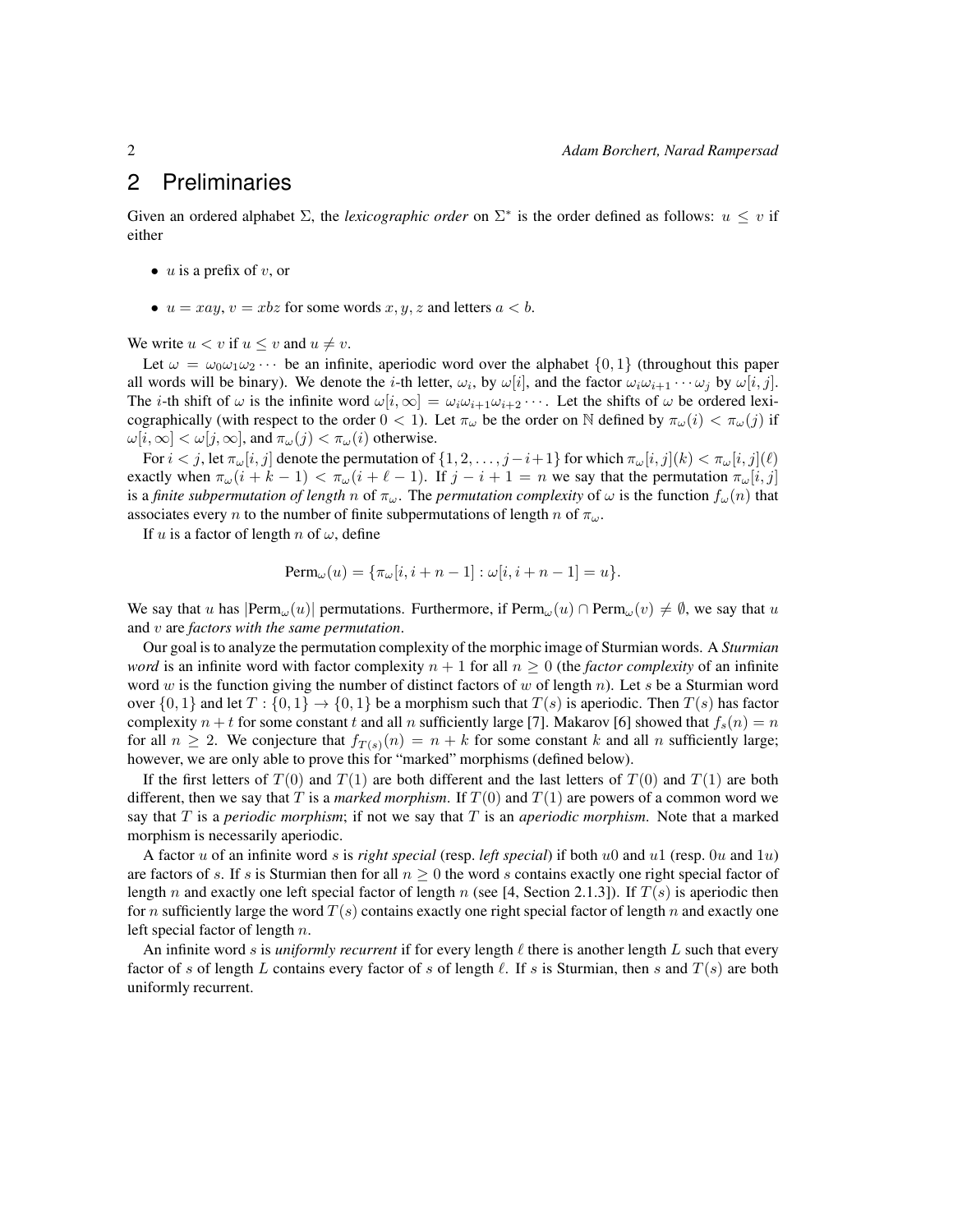*Permutation complexity of images of Sturmian words* 3

# 3 Recognizability of a morphism

We also need some results concerning the recognizability of the morphism  $T$ . The basic definitions are given in terms of bi-infinite words (following [2]).

**Definition 1.** Let  $\theta : A^* \to B^*$  be a non-erasing morphism; let  $x = \cdots x_{-1}x_0x_1 \cdots$  be a bi-infinite word with each  $x_i \in A$ ; and let  $y = \theta(x)$ . The set of *cutting points* of  $(\theta, x)$  is the set

$$
C(\theta, x) = \{0\} \cup \{ |\theta(x[0, i])| : i \ge 0 \} \cup \{ - |\theta(x[-i, -1])| : i > 0 \}.
$$

**Definition 2.** Let  $\theta : A^* \to B^*$  be a non-erasing morphism; let  $x \in A^{\mathbb{Z}}$ ; and let  $y = \theta(x)$ . The morphism  $\theta$  is *recognizable in the sense of Mossé for*  $x$  if there exists  $\ell$  such that, for every  $m \in C(\theta, x)$  and  $m' \in \mathbb{Z}$ , the equality  $y[m - \ell, m + \ell - 1] = y[m' - \ell, m' + \ell - 1]$  implies that  $m' \in C(\theta, x)$ .

In the special case of binary morphisms we have the following.

**Lemma 1.** Let  $T : \{0,1\}^* \to \{0,1\}^*$  be an aperiodic morphism. Then T is recognizable in the sense of *Mossé for any aperiodic word*  $x \in \{0,1\}^{\mathbb{Z}}$ .

Proof: This follows from [2, Theorems 3.1 and 2.5(1)].

**Definition 3.** Let  $\theta: A^* \to B^*$  be a non-erasing morphism; let  $x \in A^{\mathbb{Z}}$ ; and let w be a non-empty factor of  $\theta(x)$ . An *interpretation of* w *in* x is a triple  $(p, z, s)$  such that

- $z = z_0 \cdots z_{n-1}$  is a factor of  $x$  (each  $z_i \in A$ ),
- *p* is a proper prefix of  $\theta(z_0)$ ,
- s is a proper suffix of  $\theta(z_{n-1})$ , and
- $\theta(z) = pws$ .

**Lemma 2.** Let  $T : \{0,1\}^* \to \{0,1\}^*$  be an aperiodic, marked morphism; let  $x \in \{0,1\}^{\mathbb{Z}}$ ; let  $\ell$  be the *constant of Definition 2; and let* w *be a factor of*  $T(x)$  *of length at least*  $L = 2\ell + \max\{|T(0)|, |T(1)|\}$ *. Then* w *has a unique interpretation in* x*.*

**Proof:** Consider two occurrences of w in  $T(x)$ . In the first occurrence there is some position m such that m is at distance at least  $\ell$  from both the beginning and the end of w and is a cutting point. By Lemma 1 and Definition 2, the corresponding position in the second occurrence of  $w$  is also a cutting point. Now, since  $T$  is marked, the interpretations of both occurrences are uniquely determined.  $\Box$ 

# 4 Permutation complexity of  $T(s)$

Let s be a Sturmian word over  $\{0,1\}$  and let  $T:\{0,1\}^* \to \{0,1\}^*$  be a marked morphism. Let  $\bar{s}$  denote the word obtained from s by applying the morphism  $0 \to 1, 1 \to 0$ , and let T denote the morphism defined by  $0 \to T(1), 1 \to T(0)$ . Note that  $\bar{s}$  is again Sturmian and we have  $T(s) = T(\bar{s})$ . Hence, without loss of generality, we suppose that  $T(0)$  begins with 0 and  $T(1)$  begins with 1 (replacing T and s with  $T$  and  $\bar{s}$  if necessary).

 $\Box$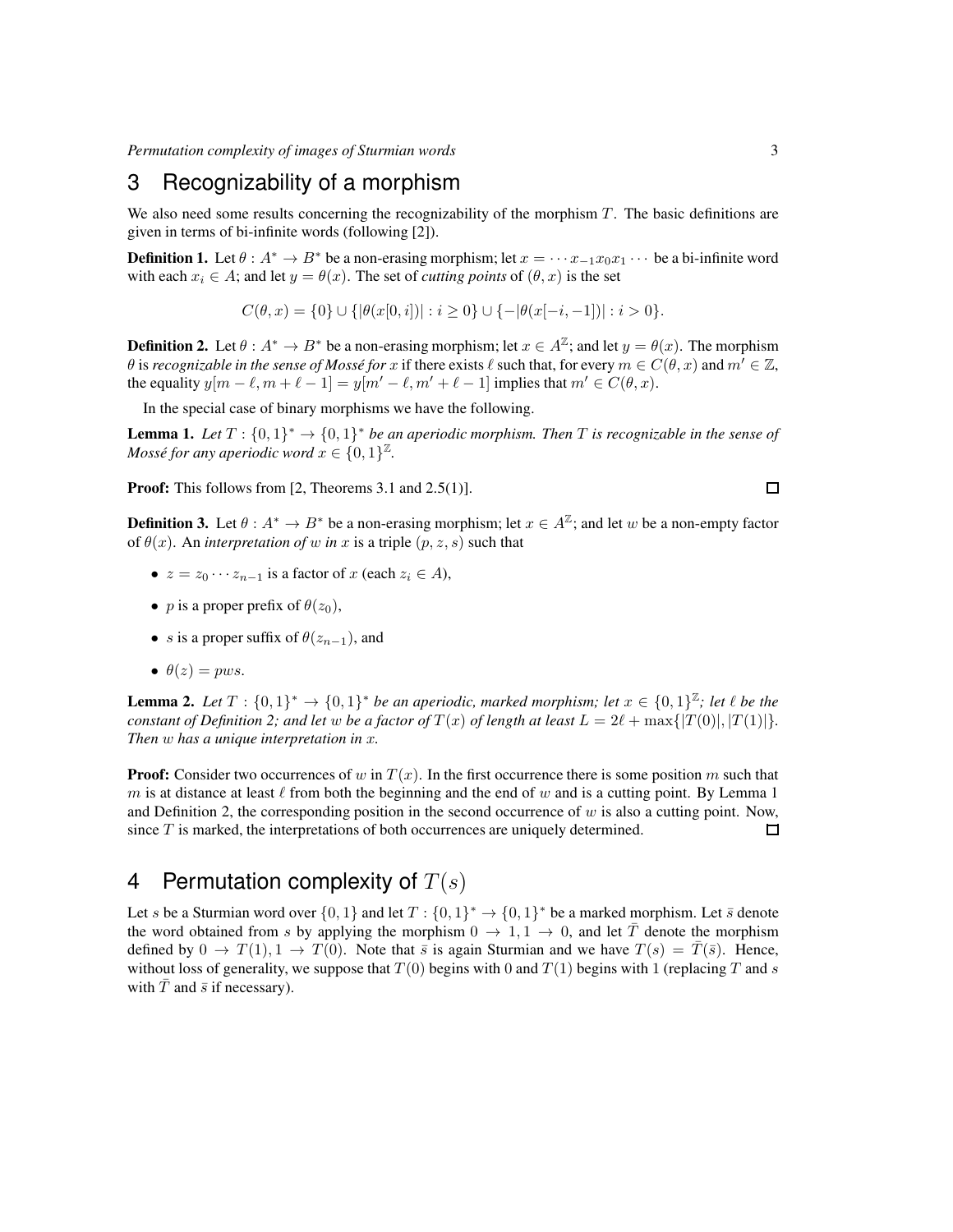**Theorem 3.** There exist constants N and k such that the permutation complexity of  $T(s)$  is  $n + k$  for  $n > N$ .

Plan of the proof:

- Lemma 4 handles distinct factors having the same permutation.
- Lemma 8 shows that minimal factors with multiple permutations are small.
- Lemma 9 shows that other than small exceptions, factors of  $T(s)$  have at most two permutations.
- Lemmas 10 and 11 show that the number of factors with two permutations is (eventually) constant.

Once these facts are proved, we conclude that (other than small exceptions) there are exactly  $l$  factors with two permutations of length n for each n, and that every factor of  $T(s)$  has exactly one or two permutations. The result follows with either  $k = t + l$  or  $k = t + l - 1$  (depending on the result of Lemma 4) where t is the integer such that  $T(s)$  has  $n + t$  factors of length n.

**Example 1.** Let s be the Fibonacci word; i.e. s is the fixed point of the morphism  $0 \rightarrow 01$ ,  $1 \rightarrow 0$ . Let T be the morphism that maps  $0 \to 0110$  and  $1 \to 11$ . For  $n \ge 14$ , the word  $T(s)$  has exactly 10 factors of length  $n$  with two permutations.

First, we deal with distinct factors of s having the same permutation. We start with some basic general results.

We need the following important fact due to Makarov [5, Lemma 1]: Let u and v be distinct factors of s of the same length (greater than 1) that have the same permutation. Then u and v differ only in the last position.

Lemma 4. *In* T (s)*, for* n *sufficiently large, there is at most one pair of distinct factors of length* n *with the same permutation. If there are such pairs for infinitely many* n*, then there are such pairs for all* n*.*

**Proof:** Let u and v be factors of  $T(s)$  of length n and suppose that u and v have the same permutation. Then write  $u = w0$  and  $v = w1$ ; we see that w is right-special. If n is sufficiently large, the word  $T(s)$ contains exactly one right-special factor of length  $n - 1$ , so there can be at most one such pair  $u, v$ . Now if  $u$  and  $v$  have the same permutation, then so do any of their equal-length suffixes, so if there are such pairs for infinitely many  $n$ , then there are such pairs for all  $n$ .  $\square$ 

**Definition 4.** Let u and v be finite words. A morphism T is *order-preserving* if whenever  $u \leq v$  we have  $T(u) \leq T(v)$ . If the same holds true whenever u and v are infinite words we say that T is *order-preserving on infinite words*.

These morphisms are studied further in Section 5. Since we have assumed that  $T(0)$  starts with 0 and  $T(1)$  starts with 1, the morphism T is order-preserving on infinite words.

We now examine when it is possible for a factor  $w$  of length  $n$  to have more than one distinct permutation. In this case there must exist two occurrences of w in  $T(s)$ —say at positions i and  $i'$  and integers  $\ell$  and  $\ell'$  satisfying  $0 \leq \ell, \ell' \leq n-1$  such that  $T(s)[i + \ell, \infty] < T(s)[i + \ell', \infty]$  and  $T(s)[i' + \ell, \infty] > T(s)[i' + \ell', \infty]$ . It follows that  $T(s)[i + \ell] = T(s)[i + \ell'] = x$ , for some letter x. There then must exist factors  $w_0$  and  $w_1$  of  $T(s)$ , each with prefix w, having the following forms:

$$
w_0 = \rho_1 x u 0 \gamma = \rho_2 x u 1
$$
  
\n
$$
w_1 = p_1 x v 1 g = p_2 x v 0,
$$
\n(1)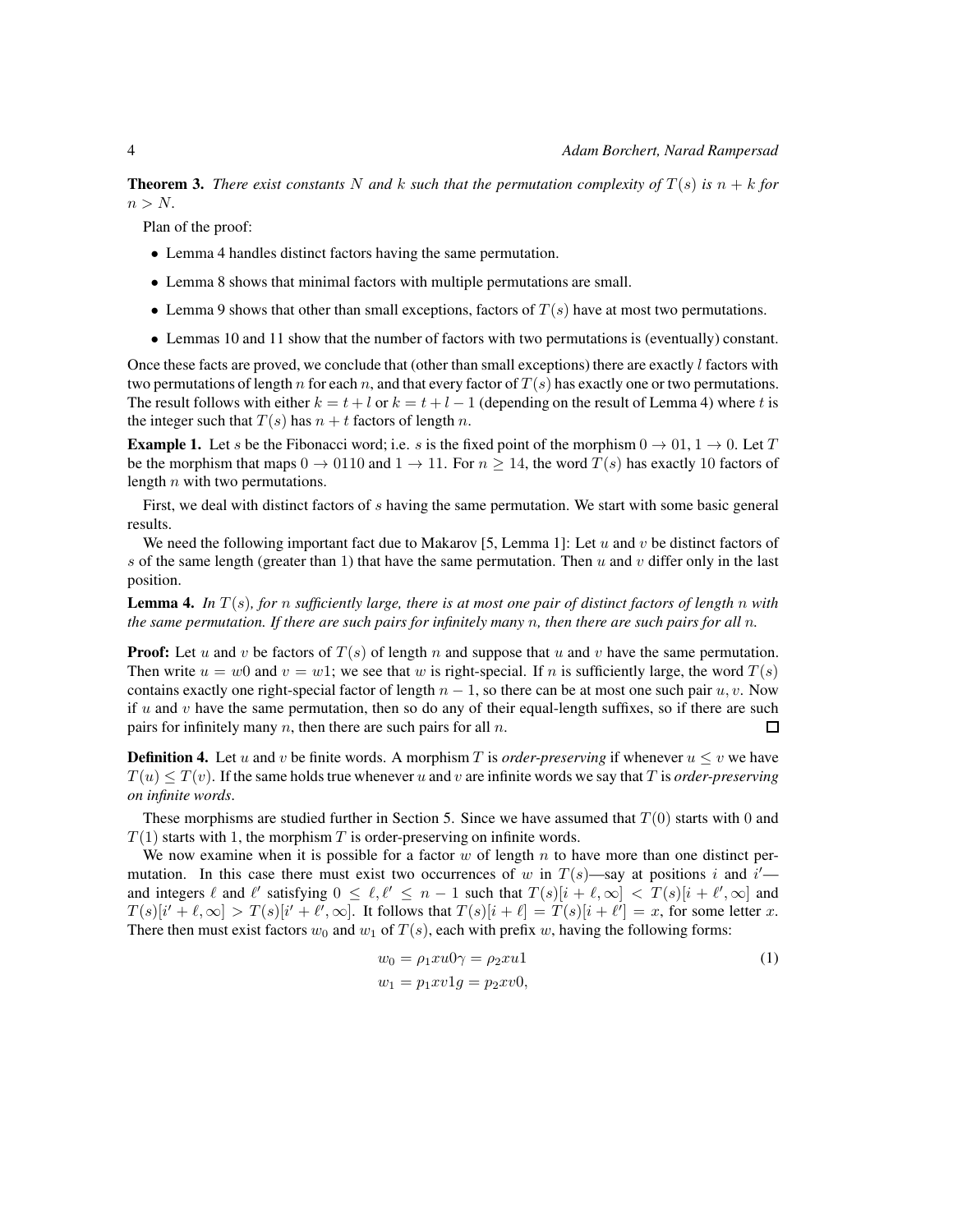for some words  $\rho_1, \rho_2, \gamma, p_1, p_2, g$ , where  $|\rho_1| < |\rho_2|$  and  $|p_1| < |p_2|$ , the common prefix w extends at least to include the second x, and the x's have the same relative indices in  $w_0$  and  $w_1$ . Let us assume that  $|u| > |v|$ . We need the following result [6, Lemma 3]:

Lemma 5 ([6]). *Let* z *be a factor of length* n+1 *of a Sturmian word* s*. Then* z *has exactly one permutation and this permutation is uniquely determined by the prefix of* z *of length* n*.*

We also need the following well-known result about repetitions in Sturmian words.

**Lemma 6.** Let s be a Sturmian word and let T be an aperiodic binary morphism. For any integer  $p \geq 1$ *there is a constant*  $K_0(p)$  *(resp.*  $K(p)$ *) such that every factor of s (resp.*  $T(s)$ *) of period at most p has length at most*  $K_0(p)$  *(resp.*  $K(p)$ *).* 

**Proof:** The claim is an easy consequence of the fact that s, and hence  $T(s)$ , is aperiodic but uniformly recurrent. Recall that this means that for every length  $\ell$  there is another length L such that every factor of s of length L contains every factor of s of length  $\ell$ . If, contrary to the claim, there were unboundedly large factors of s of period p, these factors would necessarily fail to contain some factor of s of length  $p$ .  $\Box$ 

In the rest of the argument, we will often wish to indicate that certain types of factors have lengths that are bounded by some absolute constant depending only on  $T$  and  $s$ . We will abbreviate this notion by saying that these factors are *small*.

#### Lemma 7. *In Equation* (1)*, the words* u *and* v *are small.*

**Proof:** Let P be the longest common prefix of  $w_0$  and  $w_1$ . The assumption  $|u| > |v|$  implies that P has suffix v. Let L be the constant of Lemma 2 (where the x of the lemma is any aperiodic extension of s to a bi-infinite word). If  $|xu| < L$  then u and hence v are small and we are done, so suppose instead that  $|xu| \geq L.$ 

Suppose first that  $|P| \geq L$ . Then by Lemma 2, the words xu and P each have unique interpretations in s. Let  $(\pi, z, \sigma)$  be the interpretation of P in s. Then there exist positions I, J in z such that the two x's in  $w_0$  and  $w_1$  occur in  $T(z[I])$  and  $T(z[J])$ . Furthermore, by the uniqueness of the interpretations of xu in s we have  $z[I] = z[J]$  and the x's occur at the same positions of  $T(z[I])$  and  $T(z[J])$ . Recalling that  $T$  is order-preserving on infinite words, we see that by Lemma 5, the relative orders of both pairs  $(T(s)[i+\ell,\infty],T(s)[i+\ell',\infty])$  and  $(T(s)[i'+\ell,\infty],T(s)[i'+\ell',\infty])$  are determined by the factor z of s. This contradicts the assumption that these two pairs of infinite words have opposite relative orders.

Now suppose that  $|P| < L$ . Since  $|xu| \ge L > |P|$  and P contains both occurrences of x, the two occurrences of xu in  $w_0$  must overlap. Let Q be the factor of  $w_0$  consisting of exactly these two overlapping occurrences of  $xu$ . The word  $Q$  has a period which is at most the distance between the two x's, and since P contains both x's, this period is therefore at most |P|. Then by Lemma 6 we have  $|Q| \le K(|P|)$ , and so *a fortiori*, we have  $|u| \le K(|P|)$ .

In both cases, we get an upper bound on the lengths of both u and v that depends only on T and s.  $\Box$ 

In the next lemma, by *minimal* we mean that no proper factor has two permutations.

**Lemma 8.** *Minimal factors of*  $T(s)$  *with two permutations are small.* 

**Proof:** Let w be a minimal factor of  $T(s)$  with two permutations. Let  $w_0$  and  $w_1$  be as in Equation (1) with  $|u| > |v|$ . By the minimality of w we may suppose that  $w_0$  and  $w_1$  begin with the first occurrence of xu0.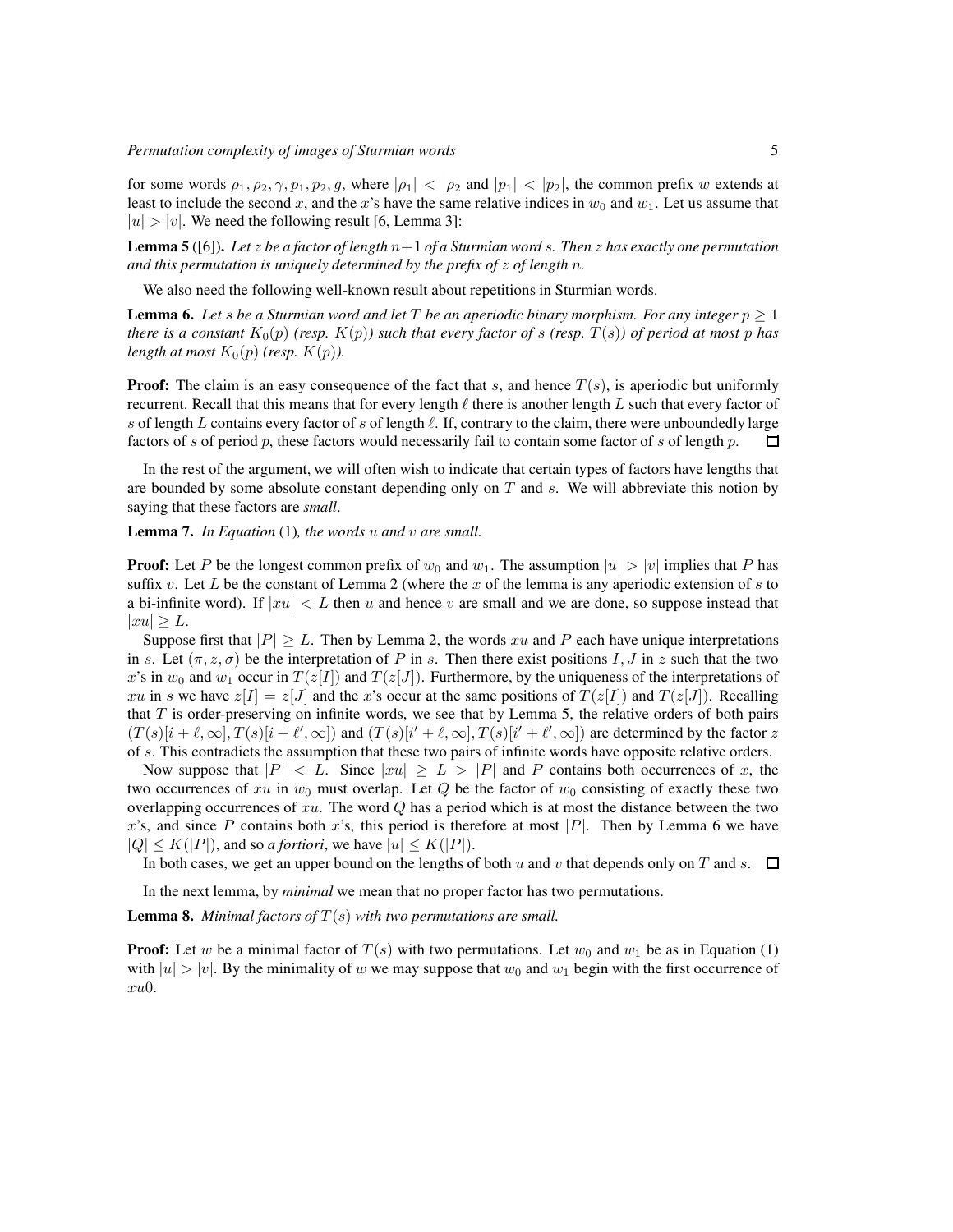By Lemma 7, the word u is small. If w is sufficiently large, then (by the uniform recurrence of  $T(s)$ ) it contains a second occurrence of xu0 (which begins with xv1), which contradicts the minimality of w.  $\square$ 

Next, we handle factors with more than two permutations.

**Lemma 9.** *Factors of*  $T(s)$  *with more than two permutations are small.* 

**Proof:** Suppose w has three permutations in  $T(s)$ . Let  $w_0, w_1, w_2$  be minimal length factors of  $T(s)$  with prefix w extended far enough to the right for the permutations of  $w$  to be determined. Assume also that w has a different permutation in each. Suppose further that the longest common prefix of  $w_0$  and  $w_1$  is shorter than the longest common prefix of  $w_0$  and  $w_2$ . As in Equation 1, we may write

$$
w_0 = \rho_1 x u 0 \gamma = \rho_2 x u 1
$$
  

$$
w_1 = p_1 x v 1 g = p_2 x v 0,
$$

where  $|u| > |v|$ . Thus v1 is a prefix of u, and thus the common prefix of  $w_0, w_1$  ending in the second xv (call this  $P_0$ ) is right special. By Lemma 7,  $|P_0| - |w|$  is small. Similarly, since w has different permutations in  $w_0$  and  $w_2$ , these two words have a common right special prefix  $P_1$ , where again  $|P_1| - |w|$ is small. Now if w is large, then so are  $P_0$  and  $P_1$ , and hence  $T(s)$  contains exactly one right special factor of length |P<sub>0</sub>|. Consequently, the suffix of P<sub>1</sub> of length |P<sub>0</sub>| is in fact equal to P<sub>0</sub>. Since  $|P_0| - |w|$  and  $|P_1| - |w|$  are both small, the quantity  $|P_1| - |P_0|$  is also small. It follows that  $P_1$  has period  $|P_1| - |P_0|$ , and therefore, by Lemma 6, we have  $|P_1| \le K(|P_1| - |P_0|)$ , as required.  $\Box$ 

**Lemma 10.** *If*  $T(s)$  *has k factors of length n with two permutations for n sufficiently large, then*  $T(s)$ *has at least*  $k$  *factors of length*  $n + 1$  *with two permutations.* 

**Proof:** Suppose that n is sufficiently large that  $T(s)$  has exactly one right special factor of each length for lengths n and larger. Let w be a factor of length n with two permutations in  $T(s)$ . Note that we can uniquely extend w to the right until the result becomes a right special factor of  $T(s)$ . As in Equation 1, write

$$
w_0 = \rho_1 x v 1 q 0 \gamma = \rho_2 x v 1 q 1
$$
  

$$
w_1 = p_1 x v 1 g = p_2 x v 0,
$$

where  $v1q = u$ . Let  $P_0$  be the common prefix of  $w_0, w_1$  ending with the second v. Note that  $P_0$  is right special. If both  $aP_01q1$  and  $aP_00$  occur in  $T(s)$  for  $a = 0$  or  $a = 1$ , then aw has two permutations. Assume this is not the case. Let a be such that  $aP_0$  is right special (such an a exists, since otherwise there would be two right special factors of length  $|P_0|$ ). Then any occurrence of  $aP_01$  is not followed by q1. Hence,  $P_01y$  is right special for y some prefix of q1. By Lemma 7, v and q (and thus y) are small. Set  $P_1 = P_0 1y$  and apply the same argument as in the end of the proof of Lemma 9. We find that  $|P_1| \le K(|P_1| - |P_0|)$ , contradicting the assumption that w is large. 口

**Lemma 11.** *If*  $T(s)$  *has* k *factors of length* n with two permutations for n sufficiently large, then  $T(s)$ *has at most* k *factors of length* n + 1 *with two permutations.*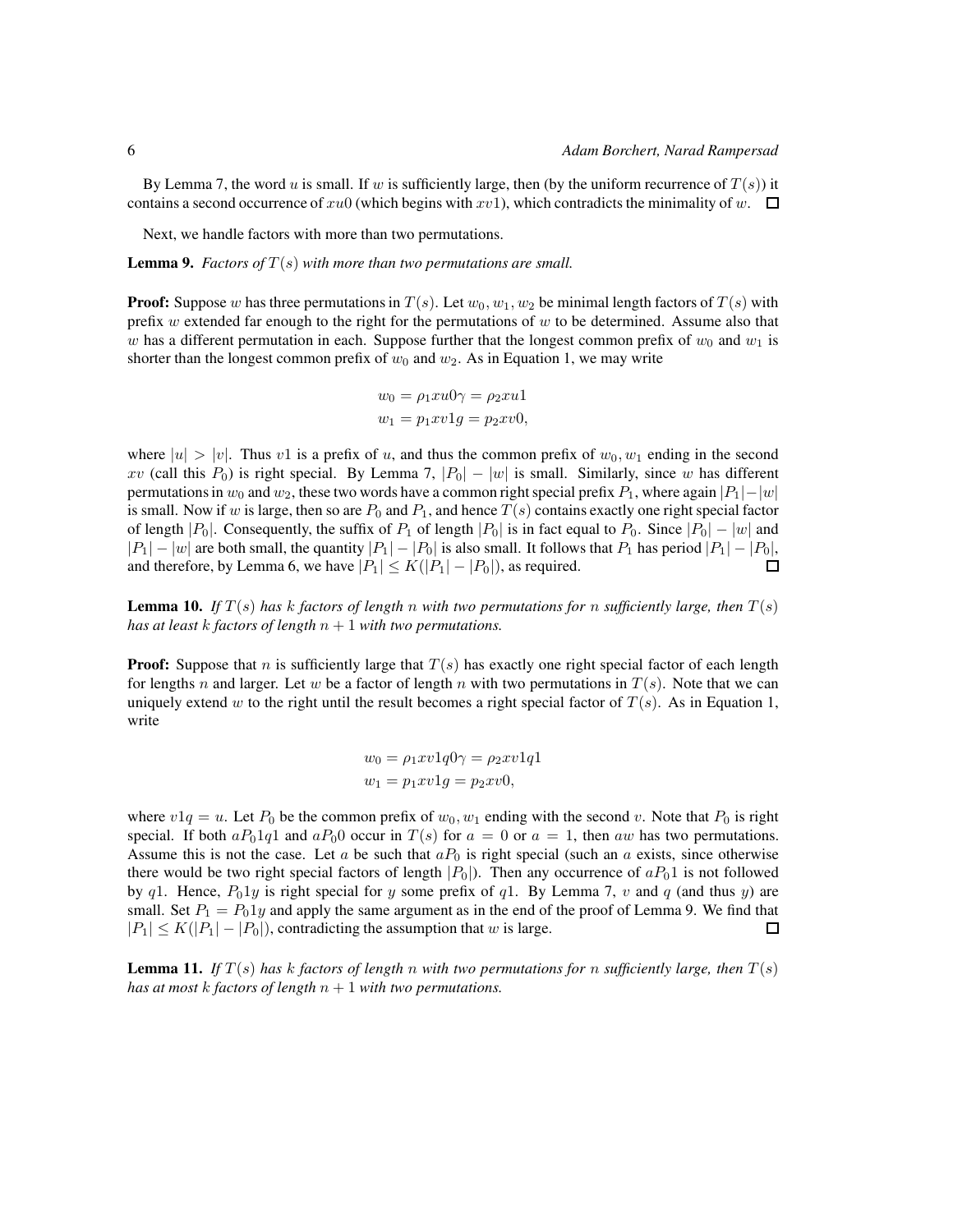#### *Permutation complexity of images of Sturmian words* 7

**Proof:** Suppose that n is sufficiently large that  $T(s)$  has exactly one right special factor of each length for lengths n and larger. If  $T(s)$  has no factors with two permutations the result is trivial, so assume otherwise. Let aw be a factor of  $T(s)$  of length  $n + 1$  with two permutations where  $|a| = 1$ . If w does not have two permutations, then the same argument as in the proof of Lemma 8 applied to  $aw$ . where  $a$ necessarily plays the role of x (since otherwise, if the x's were contained in  $w$ , then  $w$  would have two permutations), shows that in this case  $aw$  is small, which is a contradiction. So in fact w does have two permutations.

This shows that there are at most k factors of length  $n+1$  with two permutations except in one particular circumstance: w is left special and both aw and bw have two permutations, where a and b are different letters. Write

$$
w_0 = a\rho_1 x \nu c q d\gamma = \rho_2 x \nu c q c
$$
  

$$
w_1 = a p_1 x \nu c g = p_2 x \nu d,
$$

where  $x \in \{0, 1\}$ , c and d are different letters, and the relative positions of the x's in  $w_0$  and  $w_1$  are the same. Similarly, write

$$
w'_0 = b\rho'_1 x'v'c'q'd'\gamma' = \rho'_2 x'v'c'q'c'
$$
  

$$
w'_1 = b\rho'_1 x'v'c'g' = p'_2 x'v'd',
$$

where  $x' \in \{0, 1\}$ , c' and d' are different letters, and the relative positions of the x''s in  $w'_0$  and  $w'_1$  are the same.

Let  $aP_0$  (resp.  $bP_1$ ) be the longest common prefix of  $w_0$  and  $w_1$  (resp.  $w'_0$  and  $w'_1$ ). Then  $aP_0$  ends with the second xv and  $bP_1$  ends with the second x'v'. Furthermore, both  $P_0$  and  $P_1$  are right special and both have w as a prefix. If  $|P_0| = |P_1|$ , then  $aP_0$  and  $bP_1$  are distinct right special factors of the same length, which is a contradiction. So suppose that  $|P_1| > |P_0|$ . As in the end of the proof Lemma 9, we argue that since  $T(s)$  only contains one right special factor of length  $|P_0|$ , the suffix of  $P_1$  is equal to  $P_0$ . However, unlike in Lemma 9, we cannot say that  $P_0$  is also a prefix of  $P_1$ . So let  $P'_1$  be the prefix of  $P_1$ of length  $|P_1| - |P_0| + |w|$ . Then  $P'_1$  begins and ends with w. Consequently,  $P'_1$  has period  $|P'_1| - |w|$ . By Lemma 7, the quantity  $|P_1| - |w|$  and hence  $|P'_1| - |w|$  is small. Applying Lemma 6, we find that  $|P'_1| \le K(|P'_1| - |w|)$ , which is again a contradiction. □

This completes the proof of Theorem 3.

# 5 Effect of an arbitrary aperiodic morphism on the order

Clearly, one would like to show that Theorem 3 holds without the assumption that  $T$  is marked. There are two difficulties: first, we need to establish that  $T$  always preserves (or reverses) the order on infinite words; and second, we need recognizability properties similar to the marked case. The latter issue seems difficult to resolve, but we can establish the necessary properties regarding the order.

Richomme [8, Lemma 3.13] characterized the order-preserving binary morphisms.

**Lemma 12** ([8]). Let  $T : \{0,1\}^* \to \{0,1\}^*$  be a non-empty morphism. Then T is order-preserving if *and only if*  $T(01) < T(1)$ *.* 

Let u and v be infinite words. A morphism T is *order-reversing on infinite words* if whenever  $u < v$ we have  $T(u) > T(v)$ .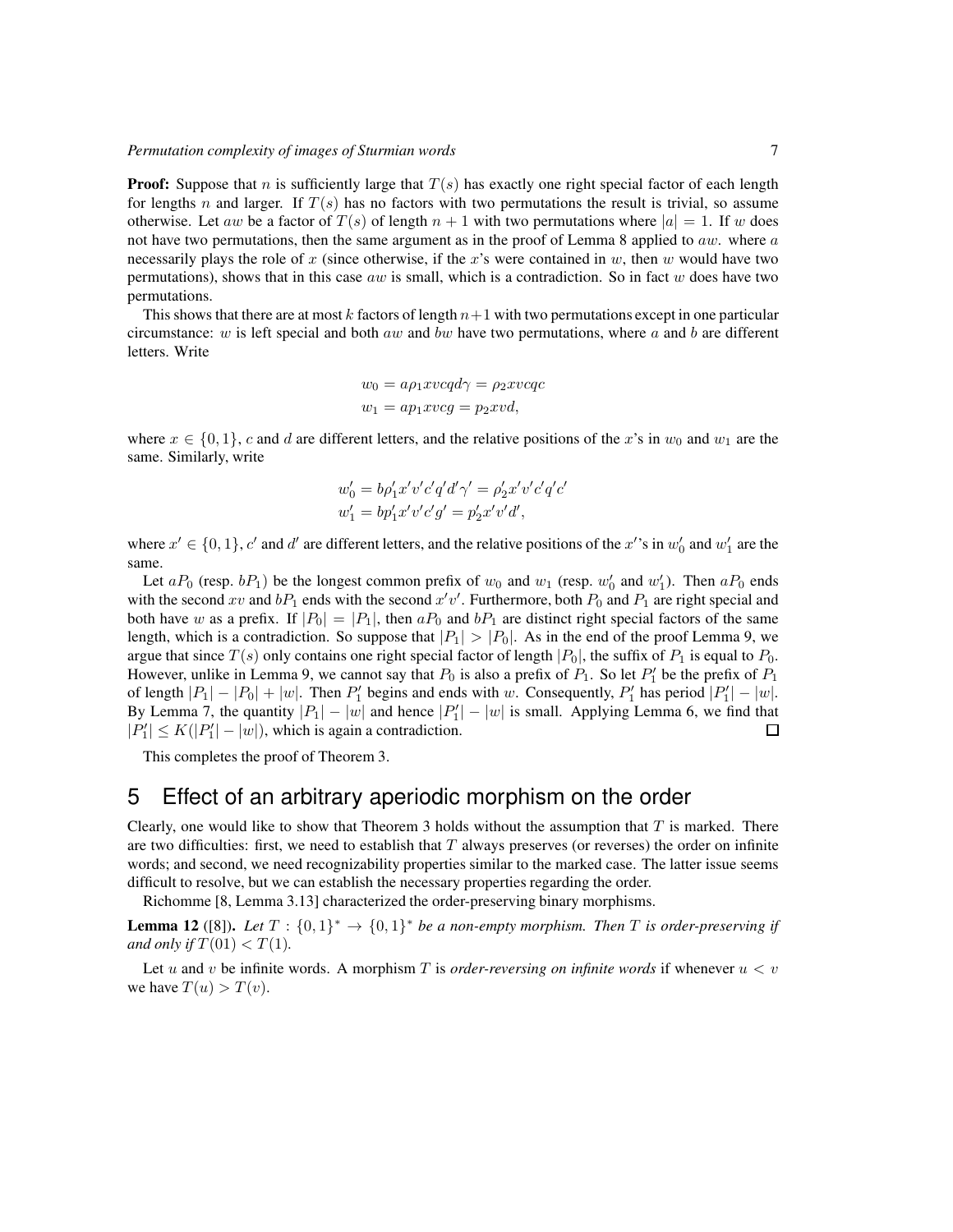**Lemma 13.** Let  $T : \{0,1\}^* \to \{0,1\}^*$  be a morphism such that  $T(1)$  is not a prefix of  $T(01)$ . Suppose *that*  $T(01) > T(1)$ *. Then T is order-reversing on infinite words.* 

**Proof:** By hypothesis  $T(1)$  is not a prefix of  $T(01)$ , so  $T(0) \neq \epsilon$ , and therefore we can write  $T(01) =$  $X1Y$  and  $T(1) = X0z$  for some words X, Y, and z. Let k be maximal such that  $T(0<sup>k</sup>)$  is a prefix of  $T(1)$ . Then  $T(0^k)$  is a prefix of  $T(01)$  and hence a prefix of X. Write  $X = T(0^k)x$ . Then  $T(1) = T(0^k)x0z$ and  $T(01) = T(0^{k+1})x0z = T(0^k)x1Y$ . Hence  $T(0)x0z = x1Y$ . By the maximality of k, the word  $T(0)$  is not a prefix of x, so x1 is a prefix of  $T(0)$ . We therefore have  $T(0) = x1y$  for some word y and  $T(1) = T(0^k)x0z.$ 

Now let u and v be infinite words such that  $u < v$ . Without loss of generality we may assume that u begins with 0 and v begins with 1. Then  $T(u)$  begins with  $T(0^{k+1}) = T(0^k)x^2$  and  $T(v)$  begins with  $T(1) = T(0<sup>k</sup>)x0z$ , and so  $T(u) > T(v)$ . Hence T is order-reversing on infinite words, as required. □

**Lemma 14.** Let  $T : \{0,1\}^* \to \{0,1\}^*$  be an aperiodic morphism such that  $T(1)$  is a prefix of  $T(01)$ . *Then* T *is either order-preserving on infinite words or* T *is order-reversing on infinite words.*

**Proof:** Case 1:  $T(1)$  is not a prefix of  $T(0)$ . Note that  $T(1)$  has period  $|T(0)|$ , and so we can write  $T(0) = x^k$  and  $T(1) = x^{\ell}y$ , where x is primitive, the exponent  $\ell$  is maximal, and y is a non-empty proper prefix of x. Let u and v be infinite words with  $u < v$ . Without loss of generality we may assume that u begins with 0 and v begins with 1. Note that  $T(u)$  begins with  $x^{\ell+1}y$  (since y is a prefix of x) and  $T(v)$ begins with  $x^{\ell}yx$ . If  $x^{\ell+1}y \neq x^{\ell}yx$ , then either  $T(u) < T(v)$  for all  $u < v$  or  $T(u) > T(v)$  for all  $u < v$ . Thus T is either order-preserving on infinite words or order-reversing on infinite words. If  $x^{\ell+1}y = x^\ell yx$ , then we have  $xy = yx$ , which implies that x and y are powers of a common word, which contradicts the primitivity of  $x$ .

Case 2:  $T(1)$  is a prefix of  $T(0)$ . Write  $T(1) = x^k$  and  $T(0) = x^{\ell}y$ , where x is primitive, the exponent  $\ell$  is maximal, and y is non-empty. Let u and v be infinite words with  $u < v$ . Without loss of generality we may assume that u begins with 0 and v begins with 1. Note that  $T(u)$  begins with  $x^{\ell}y$  and  $T(v)$  begins with  $x^{\ell+1}$ . If y is not a prefix of x then either  $T(u) < T(v)$  for all  $u < v$  or  $T(u) > T(v)$  for all  $u < v$ . Thus  $T$  is either order-preserving on infinite words or order-reversing on infinite words. If  $y$  is a prefix of  $x$ , we apply the argument from Case 1 to obtain the desired conclusion. П

**Theorem 15.** Let  $T : \{0,1\}^* \to \{0,1\}^*$  be an aperiodic morphism. Then T is either order-preserving *on infinite words or* T *is order-reversing on infinite words.*

**Proof:** For an arbitrary morphism  $T$ , one of the following properties must hold:

- 1.  $T(01) < T(1)$  (in which case T is order-preserving by Lemma 12);
- 2.  $T(01) > T(1)$ , but  $T(1)$  is not a prefix of  $T(01)$  (in which case T is order-reversing on infinite words by Lemma 13);
- 3.  $T(1)$  is a prefix of  $T(01)$  and T is aperiodic (in which case T is either order-preserving on infinite words or order-reversing on infinite words by Lemma 14);
- 4.  $T(1)$  is a prefix of  $T(01)$  and T is periodic.

The only case where we don't have the desired conclusion is when  $T$  is periodic.